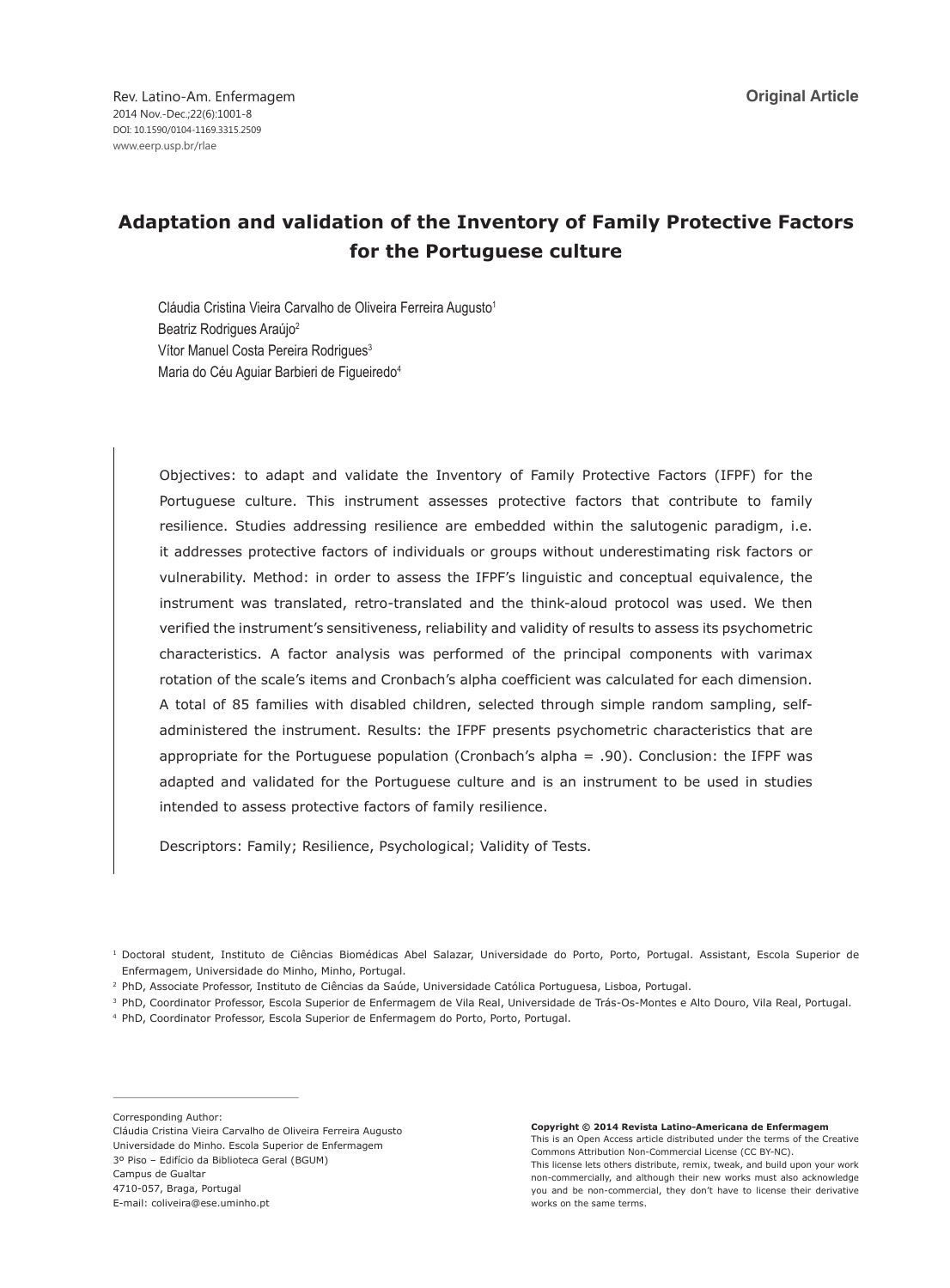#### **Introduction**

One of the issues currently emerging within the scientific community, particularly among healthcare and education workers, is that certain families are not only able to respond positively to adversities and cope with them, but also to become stronger, optimistic and feel renewed and positively transformed by these situations. Resilience is the ability to overcome a potentially traumatic situation and regain strength, which implies positive adaptation to hardships and normal development, despite risk factors, and self-control after a traumatic event $(1)$ .

The first studies exploring the concept of resilience focused on individuals' personal characteristics and coping strategies (adult or child) used to face adversities. One of the first studies addressing adaptive responses to adverse situations was developed in the 1970s with children at high risk. These children did not mirror the hardships they were subject to, but rather grew and became stronger than others in similar situations<sup>(1)</sup>. Research on resilience was extended to different age groups and different types of diversities, such as poverty and violence<sup>(2)</sup>, maltreatment<sup>(3)</sup>, and chronic diseases<sup>(4)</sup>. One group of researchers also investigated the relationship of this concept with cultural and ethnic characteristics of American and Hawaiian Indians(5). These studies indicate a sense of resilience focused on personal attributes, such as autonomy and self-esteem.

Recently, some authors shifted the focus from personal resilience, previously based on individual resources, to a concept of family resilience, as a product of family relationships<sup>(6)</sup>. Family resilience is viewed as a family's ability to cultivate strengths that enable one to deal with changes in life. Underlying this concept are certain characteristics, dimensions and properties that ease adaptation of the family to change and crisis situations. This perspective acknowledges family strengths and dynamic relationships and considers that family stress and changes are not obstacles but an opportunity to grow(7).

Families use coping strategies to deal with stressful situations in order to adapt. One has to consider the differences between resilience and coping. Resilience involves two processes: the first consists of resistance to stress and, therefore, ability to cope; and the second is more related to an ability to carry on with development and increase competences in an adverse situation $(1)$ . Therefore, the focus of family resilience is on essential areas that enable family strengthening in the face of crisis situations, namely: (i) assigning a meaning to adversity; (ii) hope and optimism; (iii) spirituality, flexibility, cohesion, family communication, sharing leisure, routines and rituals; and (iv) support networks and family ability to maintain itself<sup>(7-8)</sup>.

| Instrument                                                | Author, year                                   | <b>Dimensions</b>                                                                   | Nº items | Format                            | Psychometric<br>characteristics |
|-----------------------------------------------------------|------------------------------------------------|-------------------------------------------------------------------------------------|----------|-----------------------------------|---------------------------------|
| Inventory of family<br>protective factors<br>(IFPF)       | Gardner et al., 2008                           | Fewer stressors, social<br>support, adaptive appraisal,<br>compensating experiences | 15       | Self-administered<br>Likert scale | Cronbach's alpha: .87           |
| Family Inventory of Life<br>Events and Change<br>(FILE)   | H. I. McCubbin,<br>Patterson & Wilson.<br>1996 | Family needs (last year):<br>finances, job, disease and care                        | 71       | Self-administered<br>Likert scale | Cronbach's alpha: .81           |
| Family Inventory<br>of resources for<br>management (FIRM) | H. I. McCubbin et al.<br>1996                  | Family's internal and external<br>resources                                         | 69       | Self-administered<br>Likert scale | Cronbach's alpha: .85           |
| <b>Family Hardiness Index</b><br>(FHI)                    | M. A. McCubbin et<br>al., 1991                 | Individual perception of family<br>strength and control over<br>adverse situations  | 20       | Self-administered<br>Likert scale | Cronbach's alpha: .91           |

Figure 1 – Characteristics of some assessment instruments with regard to their strengths and resources.

Key processes of family resilience constitute family resilience based on the family adaptive resources, system of beliefs, patterns, and family organization, as well as communication processes(6). The identification and study of protective factors of families are important for nurses to perceive essential processes that help families to overcome transitions. Currently, the investigation on protective factors, based on the concept of resilience(7), has provided evidence that enables professionals and others to extract competences and potential of each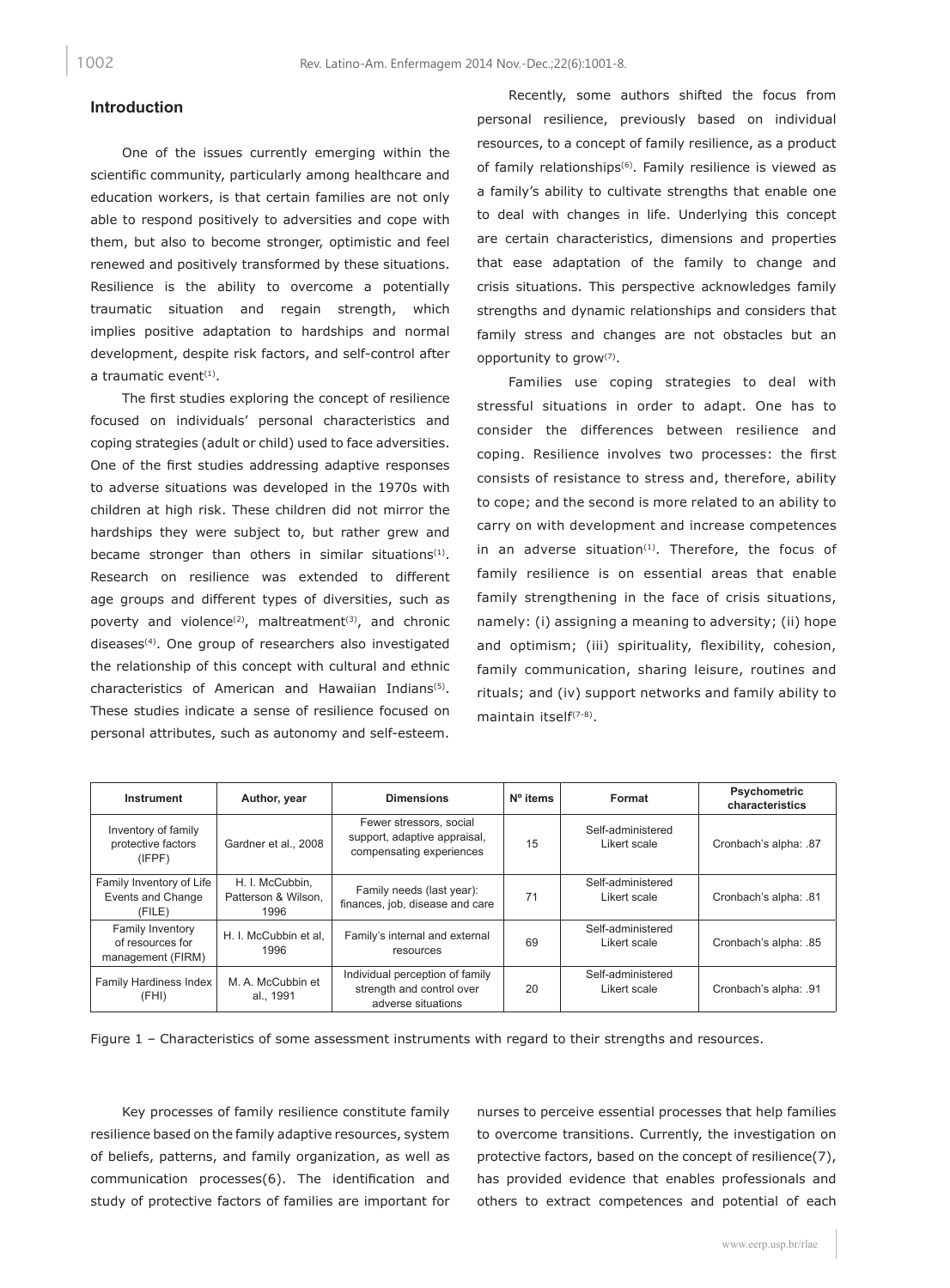individual or family as a whole and encourage an active process of restructuring and growth(6). This approach, which emphasizes family strengths rather than vulnerability and risk factors, is not apparent in most contexts of investigation and care practices. Hence, studies addressing family resilience are incipient, far from becoming strong studies with empirical evidence. For this reason, this is a broad field of investigation(7).

There are some instruments that permit assessing families from the perspective of their strengths, such as the Family Inventory of Resources for Management<sup>(8)</sup>, Family Hardiness Index<sup>(9)</sup>, Family Resource Scale<sup>(10)</sup>, and Inventory of Family Protective Factors<sup>(11)</sup>. Figure 1 presents the main characteristics of these instruments with regard to the dimensions assessed, number of items, format and psychometric characteristics.

Some of these instruments are not frequently used by professionals, given their complexity and especially because of the time required for application. We selected the Inventory of Family Protective Factors  $(IFPF)^{(11)}$  for this study because it enables professionals to rapidly assess families' protective factors that contribute to family resilience. The IFPF was developed and validated by five American researchers from the Lehigh University, New Mexico State University and University of Wisconsin – River Falls based on the Family Adaptation Model<sup>(12)</sup>. In this context, protective factors are assessed as opposed to risk factors, meaning that certain families have some attributes and resources that enable them to overcome and take advantage of demands inherent to transition processes, whether these are developmental or situational processes(6).

The Inventory of Family Protective Factors (IFPF) assesses four dimensions that influence family protection: fewer stressors, adaptive appraisal, social support, and compensating experiences, as described in Figure 2. The Cronbach's alpha for the instrument as a whole was .88. The coefficients obtained in the original version, as shown in Figure 2, in general suggest good internal consistency for the four dimensions of IFPF (equal to or higher than .70) with the exception of the "fewer stressors" dimension.

Items are scored on a 5-point Likert scale: (1) Almost always; (2) Generally; (3) Sometimes; (4) A little; (5) Not at all. The instrument's maximum score is 75 and the minimum score is 15. The procedures to construct the IFPF ensure an instrument with appropriate parameters of sensitiveness, reliability and validity. In order to assess the IFPF's psychometric characteristics of reliability and construct validity for the Portuguese population, we applied this instrument among families with disabled children. We consider that disabilities are a condition that imposes irreversible changes in the lives of children and families, which becomes a multidimensional experience for both the child and family<sup>(13)</sup>.

Given the previous discussion, this study's objective was to adapt and validate the IFPF to the Portuguese Culture, considering the availability of a multidimensional instrument that permits assessing protective factors that contribute to family resilience and which can be used by nurses and other professionals in the fields of health and education.

| <b>Dimensions</b>           | <b>Description</b>                                                                                                                                                                                 | No. of items | Cronbach's<br>alpha |
|-----------------------------|----------------------------------------------------------------------------------------------------------------------------------------------------------------------------------------------------|--------------|---------------------|
| Fewer stressors             | It assesses whether the family has more positive or negative experiences in the<br>sphere of health, finances, family and friends, and work/school.                                                |              | .53                 |
| Adaptive appraisal          | It includes the family's perception with regard to self-esteem, optimism, creativity<br>and self-reliance.                                                                                         |              | .83                 |
| Social Support              | It assesses the existence of good relationship with at least one supportive<br>individual, one caring individual, one individual the family can trust, and one person<br>interested in the family. |              | .94                 |
| Compensating<br>experiences | It assesses the family's experience with regard to their level of control in an<br>adverse context that includes positive control in some challenging situations.                                  |              | .82                 |

Figure 2 – Dimensions of the Inventory of Family Protective Factors: description, number of items, and Cronbach's alpha values.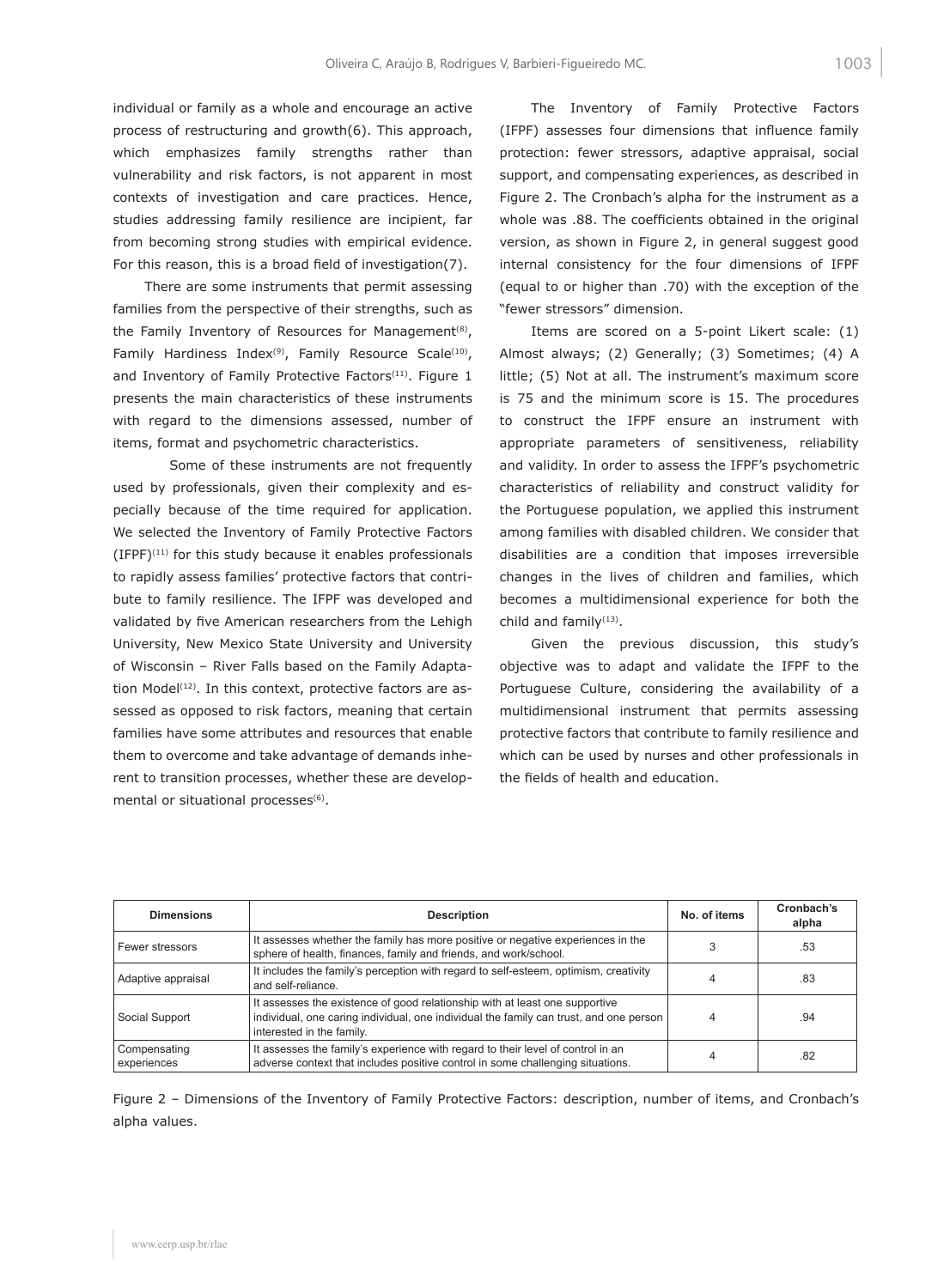## **Method**

For the adaptation and validation process of the measurement instrument, we adopted a theoreticalmethodological framework $(14)$  that comprises both a qualitative and quantitative analysis of items.

With regard to the qualitative analysis, we performed the procedures required for linguistic and conceptual equivalence. After contacting the instrument's authors, we learned that this instrument had never been used for the Portuguese population and were authorized to initiate the scale's validation process. Linguistic equivalence was first achieved with translation performed by two bilingual individuals, one nurse and one psychologist. They were chosen because they mastered the language and were familiar with both the field of study and the selected sample. After translation, the two versions were compared and, as there were no significant differences, the Portuguese version was retro-translated by a third translator who was unaware of the original version. All the versions were compared (original, translation, retroversion) and no significant disagreements were found. This version was sent to the authors to assess equivalence of the English language of each item, who authorized its use.

Afterwards, we proceeded to the instrument's conceptual equivalence. Hence, the final version was submitted to a committee of five judges: three nurses with experience in family health, one family and general practitioner, and one psychologist with background in family therapy, to analyze the instrument and suggest small adjustments in terms of clarity and understanding of instructions.

The process of qualitative analysis was concluded after using the think-aloud protocol with a set of five families similar to the study's sample. At this point, we applied the instrument and recorded all the subjects' verbalizations. As a result, we obtained a sense of the instrument's format and visual appearance, understanding of instructions, understanding of different items, receptiveness and adherence to the content. At the end of this linguistic and conceptual analysis, we obtained a draft version of the instrument in Portuguese, which we applied to the study's sample. Afterwards, we proceeded to the quantitative analysis of items.

In this second analysis, we assessed the instrument's psychometric characteristics through verification of precision and reliability and validity of results.

Cronbach's alpha coefficient of internal consistency was used to test the reliability of each dimension. For construct validity, we performed factor analysis of the principal components with varimax rotation for the scale's items to identify underlying factors. The KMO test and Bartlett's test of sphericity were used to assess sampling adequacy for factor analysis. For the factor analysis to be harmonious and reliable, we established that loading below 40% would not be accepted.

The study was conducted in Braga, Portugal in six facilities that integrate the Early Childhood Intervention National System (SNIPI) and which, therefore, provide integral support centered on the child and family, including preventive and rehabilitation measures in the education, health, and social spheres. To establish the sample size, we used the validation criterion that recommends five participants for each scale item $(15)$ , which resulted in at least 75 individuals. Therefore, 85 families with disabled children were selected using simple random sampling. Through SNIPI we accessed 85 families who self-administered the instrument in the respective facilities. Data were collected between September and December 2011 and analyzed using IBM SPSS Statistics for Windows, version 20.0.

Ethical aspects were complied with and written authorizations were provided by the facilities participating in the study. The families also provided written consent and had their confidentiality, privacy, and anonymity ensured. Finally, due to the nature of the study topic, we decided not to reveal the names of the facilities these families attended.

#### **Results**

The participant families had children between three months and 18 years old, with an average of 8.5 years old. Male children (73%) with cerebral palsy (90%) predominated. In terms of education, 66% of the children attended mainstream schools, 23% attended facilities that exclusively focused on special education, and 11% remained at home and did not attend any type of school. These 11% of the sample basically correspond to children between 16 and 18 years old who had already concluded secondary education. These children remain at home, and, according to the parents, there is little provision of training and opportunities for development.

Nuclear families (77%) prevail in this study's sample, followed by extended families (13%). With regard to the families' origin, according to the Classification of Urban Areas (TIPAU), 47% were from a predominantly urban area, 33% from a moderately urban area, and 20% were from a predominantly rural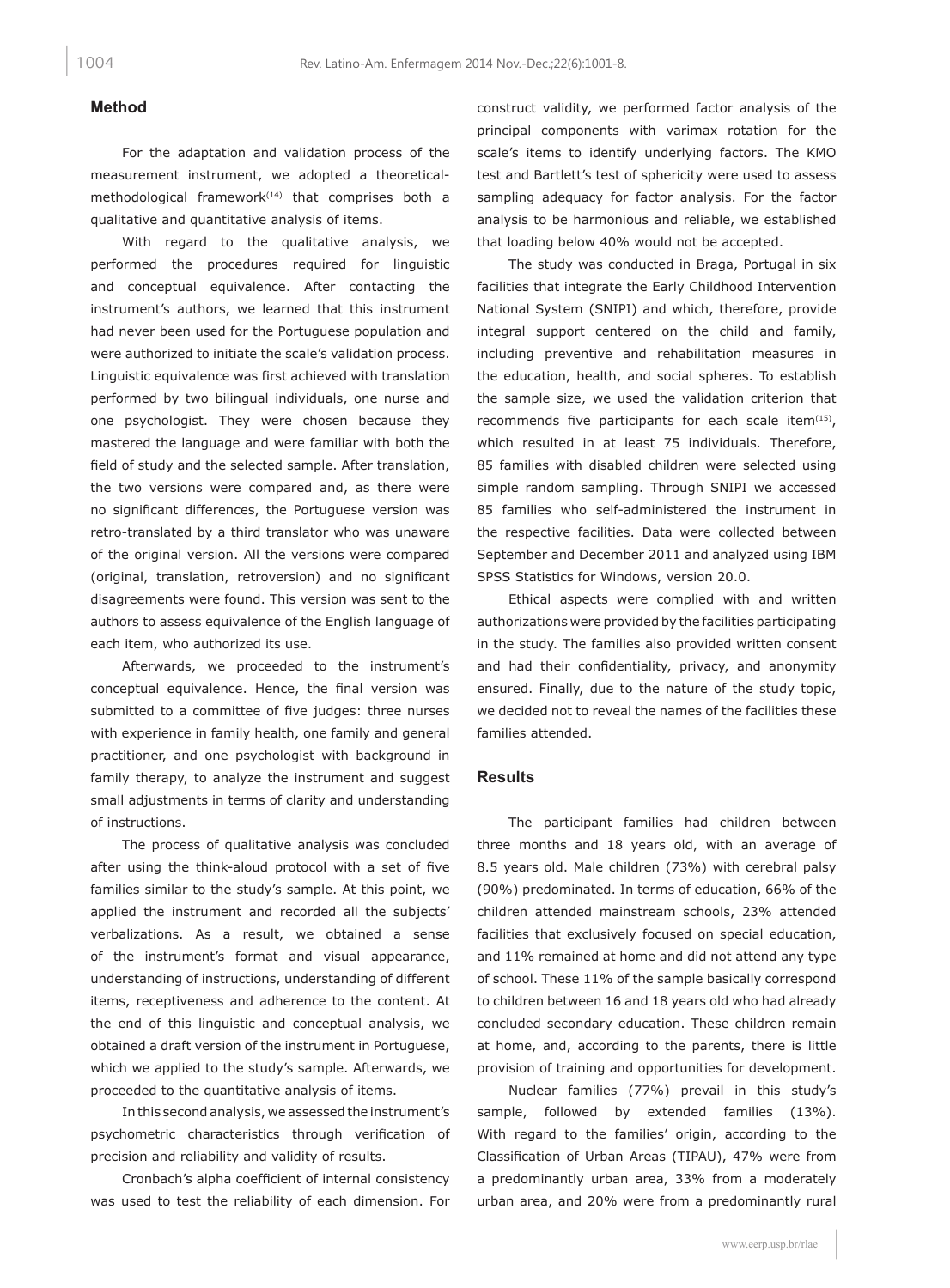area. Concerning the families' social status, according to the Graffar Classification System, 57% belonged to middle class, followed by 20% in lower middle class, and 17% in upper middle class. According to the Family Apgar, 81% of the families saw themselves as highly functional, 15% with moderate dysfunction, and 4% with marked dysfunction.

The Cronbach's alpha value found in this study for the instrument as a whole was .90, exceeding the original study, which found an alpha coefficient of .81<sup>(11)</sup>. Figure 3 presents the Cronbach's alpha values by dimension and number of items.

The Cronbach's alpha values suggest good internal consistency in the IFPF's four dimensions (equal to or higher than .60), except for the dimension "Fewer stressors", which presented a low coefficient (.57), but which we considered since it was higher than the one observed in the original study (.53).

Figure 4 presents the correlations of each item with the IFPF's Total Index of Intensity and Cronbach's alpha when the respective item was deleted.

The global Cronbach's alpha coefficient for deleted items ranged from 0.89 to 0.90, showing that the items jointly and equally contributed to the assessment of the construct.

Four factors were identified in the analysis of the IFPF's dimensionality performed by the authors of the original scale using exploratory factor analysis, which resulted from the application of the scale at three different points in time, namely: factor 1 – fewer stressors (items 1-4, item 3 was deleted); factor 2 – adaptive appraisal (items 5-8); factor 3 –social support (items 9-12), and factor 4 – compensating experiences (items 13- 16). These four factors together explain 66.9% of the variance of the results in the four dimensions.

With regard to the construct validity, the IFPF's items were submitted to factor analysis of principal components, as shown in Figure 5..

We initially performed the factor analysis without pre-establishing the number of factors, with varimax rotation and eigenvalue 1. The Kaiser-Meyer-Olkin (KMO) test and Bartlett's sphericity test (BST <0.05) permitted assessing the sample's adequacy for factor analysis (KMO =  $0.82$ ; BST = 1575.58, p <0.000). Hence, the factor analysis revealed four factors explaining 80.7% of the total variance. Even though there is a relationship among the items from a theoretical point of view, we note that none of the items significantly loaded in more than one factor. More specifically, after varimax rotation: factor I, which is related to social support and assesses the existence of a relationship with at least one supportive, caring, trustful person, and someone who is interested in the family, explains 46.4% of the total variance; factor II, which corresponds to compensating experiences and assesses the experience of the family in a context of adversity, explains 15.5% of the total variance; factor III, regarding adaptive appraisal that includes the perception of the family in regard to its self-esteem, optimism, creativity and self-reliance, explains 11.2% of the total variance; factor IV, related to fewer stressors, assesses whether the family perceives more positive or negative experiences in the health sphere, in terms of finances, family and friends, and work or school, and explains 7.6% of the total variance.

The results from the analysis of internal consistency indicate that the values of each of the four factors found in the factor analysis present good internal consistency indexes, with Cronbach's alpha values ranging from 0.57 to 0.93.

| <b>Dimensions</b>        | Number of items | Cronbach's alpha (original study) | Cronbach's alpha |  |
|--------------------------|-----------------|-----------------------------------|------------------|--|
| Fewer stressors          |                 | .53                               | .57              |  |
| Adaptive appraisal       |                 | .84                               | .90              |  |
| Social Support           |                 | .92                               | .99              |  |
| Compensating experiences |                 | .87                               | .93              |  |

Figure 3 – Dimensions, number of items, and IFPF Cronbach's alpha. Braga, Portugal, 2011

| <b>Dimension/Items</b>                                                                                                      | Average | <b>SD</b> | r itc* | Cronbach's alpha<br>when item was<br>deleted |  |
|-----------------------------------------------------------------------------------------------------------------------------|---------|-----------|--------|----------------------------------------------|--|
| Fewer stressors                                                                                                             |         |           |        |                                              |  |
| 1. There have been more positive experiences than problems with the health<br>status of our family in the past three months | 2.0     | 1.36      | 0.23   | 0.91                                         |  |
| 2. There have been more positive experiences than problems with our family's<br>finances in the past three months           | 2.7     | 1.58      | 0.42   | 0.90                                         |  |

*(The Figure 4 continue in the next page...)*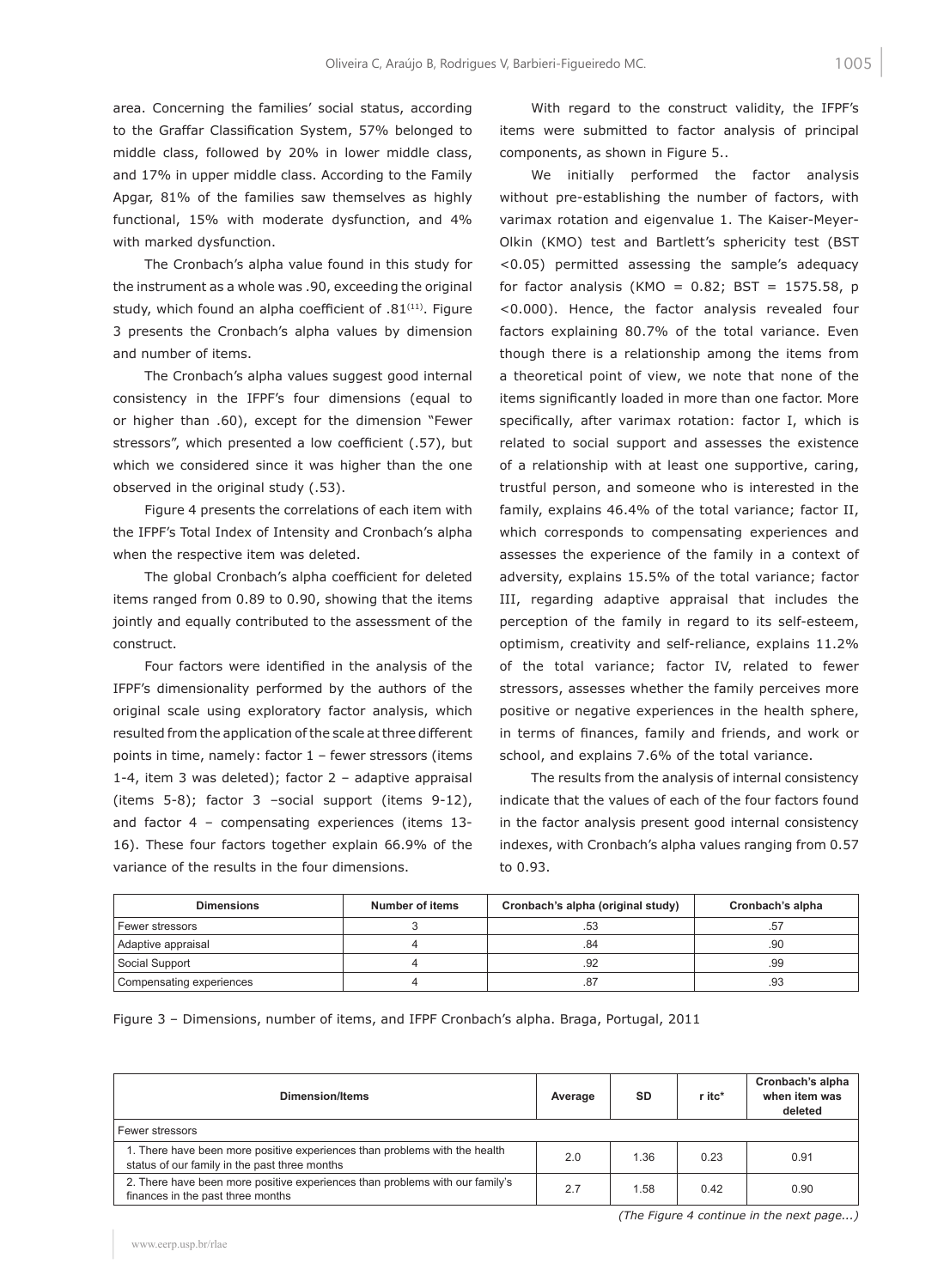| 3. There have been more positive experiences than problems with work/school in<br>the past three months |     | 1.32 | 0.35 | 0.90 |  |
|---------------------------------------------------------------------------------------------------------|-----|------|------|------|--|
| Adaptive appraisal                                                                                      |     |      |      |      |  |
| 4. Our family is optimistic and concentrates on the positives in most situations                        | 2.1 | 1.05 | 0.47 | 0.90 |  |
| 5. Our family is creative, resourceful, and self-reliant                                                | 1.8 | 1.02 | 0.63 | 0.89 |  |
| 6. Most people think our family is friendly and others like to be around us                             | 1.8 | 1.03 | 0.71 | 0.89 |  |
| 7. Our family is competent and has pride                                                                | 1.7 | 0.99 | 0.72 | 0.89 |  |
| Social support                                                                                          |     |      |      |      |  |
| 8. Our family has a good relationship with at least one supportive person                               | 1.6 | 1.19 | 0.71 | 0.89 |  |
| 9. Our family has at least one caring person in our lives                                               | 1.6 | 1.19 | 0.70 | 0.89 |  |
| 10. Our family can trust at least one person in our lives                                               | 1.6 | 1.18 | 0.70 | 0.89 |  |
| 11. Our family has at least one person who is interested in our lives                                   | 1.6 | 1.19 | 0.70 | 0.89 |  |
| Compensating experiences                                                                                |     |      |      |      |  |
| 12. Our family has been able to solve some (not all) problems independently                             | 1.7 | 1.11 | 0.69 | 0.89 |  |
| 13. Our family has control over (not all) events in our lives                                           | 1.9 | 1.14 | 0.65 | 0.89 |  |
| 14. Our family has endured one or more extenuating factors in our lives                                 | 1.9 | 1.11 | 0.70 | 0.89 |  |
| 15. Our family has been often capable to overcome and take advantage of bad<br>situations               | 2.3 | 1.17 | 0.65 | 0.89 |  |
| Global alpha                                                                                            |     | 0.90 |      |      |  |

\*r itc – coefficient of corrected item

Figure 4 – Results of the Analysis of IFPF's Internal Consistency (n=85). Braga, Portugal, 2011

| <b>Items</b>                                                                                                                | Factor 1 | Factor 2 | Factor 3 | Factor 4 |
|-----------------------------------------------------------------------------------------------------------------------------|----------|----------|----------|----------|
| <b>Social Support</b>                                                                                                       |          |          |          |          |
| 8. Our family has a good relationship with at least one supportive person                                                   | 0.95     |          |          |          |
| 9. Our family has at least one caring person in our lives                                                                   | 0.95     |          |          |          |
| 10. Our family can trust in at least one person in our lives                                                                | 0.96     |          |          |          |
| 11. Our family has at least one person who is interested in our lives                                                       | 0.96     |          |          |          |
| Compensating experiences                                                                                                    |          |          |          |          |
| 12. Our family has been able to solve some (not all) problems independently                                                 |          | 0.86     |          |          |
| 13. Our family has control over (not all) events in our lives                                                               |          | 0.89     |          |          |
| 14. Our family has endured one or more extenuating factors in our lives                                                     |          | 0.87     |          |          |
| 15. Our family has been often capable to overcome and take advantage of bad<br>situations                                   |          | 0.79     |          |          |
| Adaptive appraisal                                                                                                          |          |          |          |          |
| 4. Our family is optimistic and concentrates on the positives in most situations                                            |          |          | 0.72     |          |
| 5. Our family is creative, resourceful, and self-reliant                                                                    |          |          | 0.88     |          |
| 6. Most people think our family is friendly and others like to be around us                                                 |          |          | 0.86     |          |
| 7. Our family is competent and has pride                                                                                    |          |          | 0.82     |          |
| <b>Fewer Stressors</b>                                                                                                      |          |          |          |          |
| 1. There have been more positive experiences than problems with the health status<br>of our family in the past three months |          |          |          | 0.70     |
| 2. There have been more positive experiences than problems with our family's<br>finances in the past three months           |          |          |          | 0.76     |
| 3. There have been more positive experiences than problems with work/school in<br>the past three months                     |          |          |          | 0.67     |
| Total explained variance - 80.7%                                                                                            | 46.4%    | 15.5%    | 11.2%    | 7.6%     |
| Eigenvalue                                                                                                                  | 6.95     | 2.32     | 1.68     | 1.14     |
| Kaiser-Meyer-Olkin Measure of Sampling Adequacy-0.82                                                                        |          |          |          |          |
| Bartlett's sphericity Test - 1575.58 p<0.000                                                                                |          |          |          |          |

Figure 5 – Results of the factor analysis of the principal components of IFPF. Braga, Portugal, 2011

# **Discussion**

This study's results show that the IFPF presents appropriate psychometric characteristics to be used in the Portuguese population of families of children with disabilities.

The fewer stressors dimension presented a low coefficient of internal consistency that might be related to the fact that the items in this dimension, as opposed to the other dimensions, were restricted to an assessment of the last three months. This limitation was also observed by the authors of the original study, who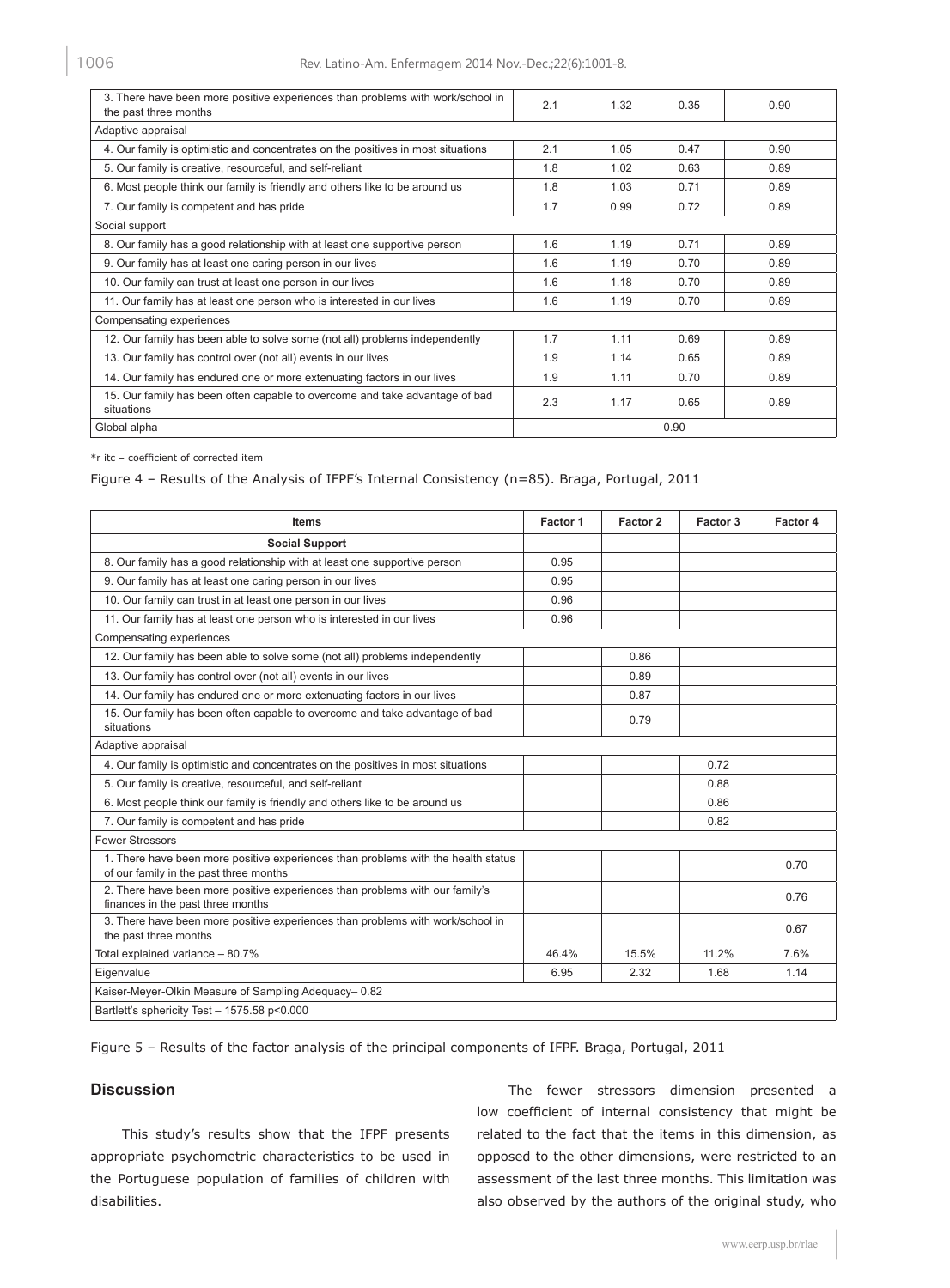chose to keep this limitation of time because these items refer to potentially transitory situations, as is the case of health, finances, friends, and work/school. We used the same criterion and opted to keep the items taking as reference the last three months. We believe this aspect should be taken into account in future studies.

Statistical tests to validate the construct of protective factors that contribute to family resilience through the four dimensions: fewer stressors; adaptive appraisal; social support; and compensating experiences, show logical relationships and the contribution of the 15 items to the global scale. According to the Family Adaptation Model<sup>(12)</sup> underlying the development of this inventory, adaptive appraisal, social support, and compensating experiences represent the process of family protection and interact with the fewer stressors dimension to predict adaptation. When a child with disabilities is born, the family mobilizes resources to maintain balance, assesses the situation, and uses problem-solving strategies and family coping. In this situation, healthcare workers, based on the context and the family's characteristics, can identify and advise the family to mobilize the resources necessary to the management of the adverse situation to which it is subject $(16)$ .

Family resilience is a dynamic process: a family may mobilize resources to cope with a situation or adverse event and, in another situation, may not be able to cope mobilize such resources, which corroborates the opinion of authors who consider that the assessment of family resilience cannot be generalized over time<sup>(7)</sup>. Hence, we suggest that protective factors be monitored at different points in time and in different circumstances. The times of assessment among families with disabled children could coincide with developmental milestones, which may be delayed or never reached by these children, potentially generating anxiety in the parents.

## **Final considerations**

The IFPF Portuguese version is an instrument that can be used by nurses in the context of primary healthcare to assess protective factors that contribute to family resilience. We suggest that family resilience is addressed at the beginning of the nursing program, when family health is taught, to enable more efficient nursing interventions in this domain.

One of the limitations of IFPF is related with low internal consistency of the "fewer stressors" dimension, a situation also observed by the authors of the original instrument and which may be explained by the fact that there is a temporal limitation (last three months). It is an aspect that should be taken into account when assessing these items in the future.

The IFPF version adapted to Portuguese showed to be a reliable instrument, valid and sensitive to assess protective factors of resilience among families with disabled children and, for this reason, we recommend its use.

In short, we believe this study and the validated instrument contribute to the adherence of professionals to family assessment, which can be accomplished in a brief but comprehensive and multidimensional manner, with emphasis on the resources and strengths of families.

#### **References**

1. Anaut M. A resiliência: ultrapassar os traumatismos. Lisboa: Climepsi; 2005.

2. Luthar SS, Barkin SH. Are affluent youth truly "at risk"? Vulnerability and resilience across three diverse samples. Development and Psychopathology. 2012 May;24(2):429-49. PubMed PMID: WOS:000302915900008.

3. Oshri A, Rogosch FA, Cicchetti D. Child Maltreatment and Mediating Influences of Childhood Personality Types on the Development of Adolescent Psychopathology. Journal of Clinical Child and Adolescent Psychology. 2013 May;42(3):287-301. PubMed PMID: WOS:000317738400001.

4. Svavarsdottir EK, Sigurdardottir A, Tryggvadottir G. Strengths-Oriented Therapeutic Conversations for Families of Children With Chronic Illnesses: Findings From the Landspitali University Hospital Family Nursing Implementation Project. Journal of Family Nursing. 2014 February 1, 2014;20(1):13-50.

5. McCubbin H, McCubbin L, Samuels G, Zhang W, Sievers J. Multiethnic Children, Youth, and Families: Emerging Challenges to the Behavioral Sciences and Public Policy. Family Relations. 2013 Feb;62(1):1-4. PubMed PMID: WOS:000313912000001.

6. Walsh F. Facilitating family resilience: relational resources for positive youth development in conditions of adversity. In: Ungar M, editor. The social ecology of resilience: a handbook of theory and practice. New York: Springer Science, Business Media, LLC.; 2012. p. 173- 85.

7. Black K, Lobo M. A conceptual review of family resilience factors. Journal of Family Nursing. 2008 Feb;14(1):33- 55. PubMed PMID: WOS:000253419000005.